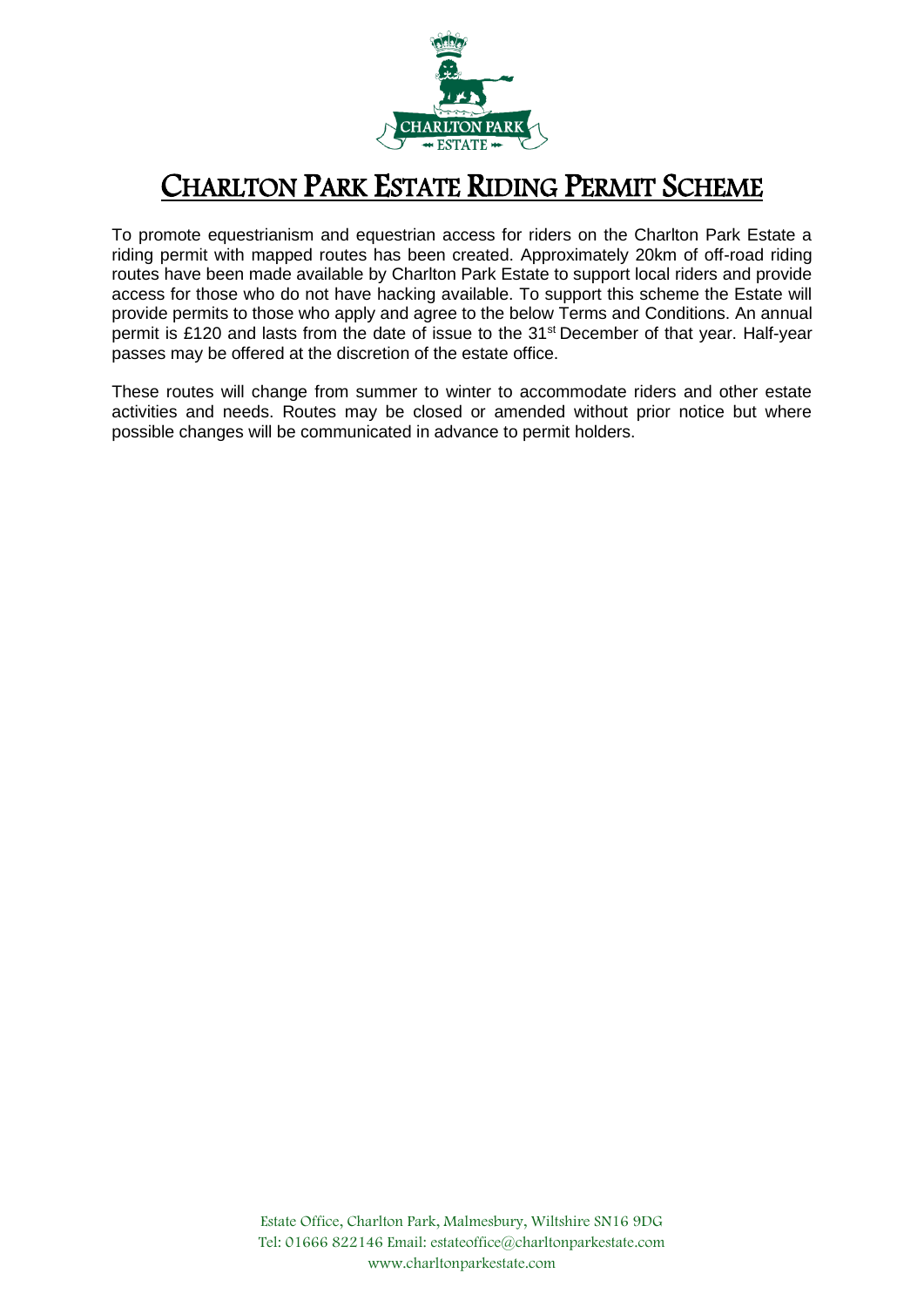

## RIDING PERMIT TERMS AND CONDITIONS

- The permit is personal to you the named rider. It is non-transferable (i.e. you cannot buy one pass for your yard, and riders take turns to use it).
- You must have a permit for each horse if you are bringing multiple horses to the Estate to be ridden at the same time. You may have up to three authorised riders who can ride your horses.
- In case of emergency riders are strongly advised to download the mapping app 'what3words' on their mobile phone. This will enable them to share their location accurately to within 3 metres square to all emergency services including the air ambulance.
- This Riding Permit is valid from the date of issue until 31<sup>st</sup> December of that year.
- Riders must carry their Riding Permit when riding on the Estate and be prepared to show it to any member of the Estate staff or to any other authorised rider or person who requests to see it.
- Some routes are rough terrain and can be crossed by drainage ditches. These tracks can be slippery. Please take care and adjust your speed accordingly. Permit holders are not permitted to ride across stubble, ploughed or grasslands, on footpaths or any unmarked narrow tracks or on tracks and roads leading to private properties. Please vary your routes around the Estate and avoid any wet or badly eroded areas.
- If you see injured or distressed livestock (including deer), incidents of sheep worrying, lost or out of control dogs, fires, fly-tipping, or any other incident or if you have information about people abusing these terms and conditions, acting in an unsafe or irresponsible manner, or causing damage to the Estate land or environment, immediately call the Estate Office on 01666 822146.
- All permit holders are:
	- − to be considerate and courteous to all Estate users, employees and walkers using the public footpaths over the Estates land.
	- − required to ensure all gates are closed after use.
	- − if cantering must safeguard other riders and users of the Estate encountered by making them aware of their presence and giving them time to move out of the way, get dogs on leads etc.
	- − required to wear suitable PPE including helmets meeting the current legislative standards and to always wear high visibility clothing.
	- − are to encourage all other riders to follow this code of conduct.
- Riders who use Charlton Park Estate and our permitted routes, do so at their own risk and must confirm that they are fully covered against any third-party claims through their own Public Liability Insurance policy.
- It is mandatory for all Permit Holders to adhere to the highway code and all laws and legislation associated with it. [https://www.bhs.org.uk/advice-and-information/the](https://www.bhs.org.uk/advice-and-information/the-law/highway-code)[law/highway-code](https://www.bhs.org.uk/advice-and-information/the-law/highway-code)
- Certain locations can be used for parking horseboxes/trailers these are marked on the maps. This is entirely at the Permit Holders own risk. Please do not park/block any entrances or egress to any fields lanes tracks or driveways.
- We reserve the right to terminate the Riding Permit of any rider who has acted against the best interests of other riders or the work of our Estate.
- The Estate reserves the right to suspend permits for breach of these regulations